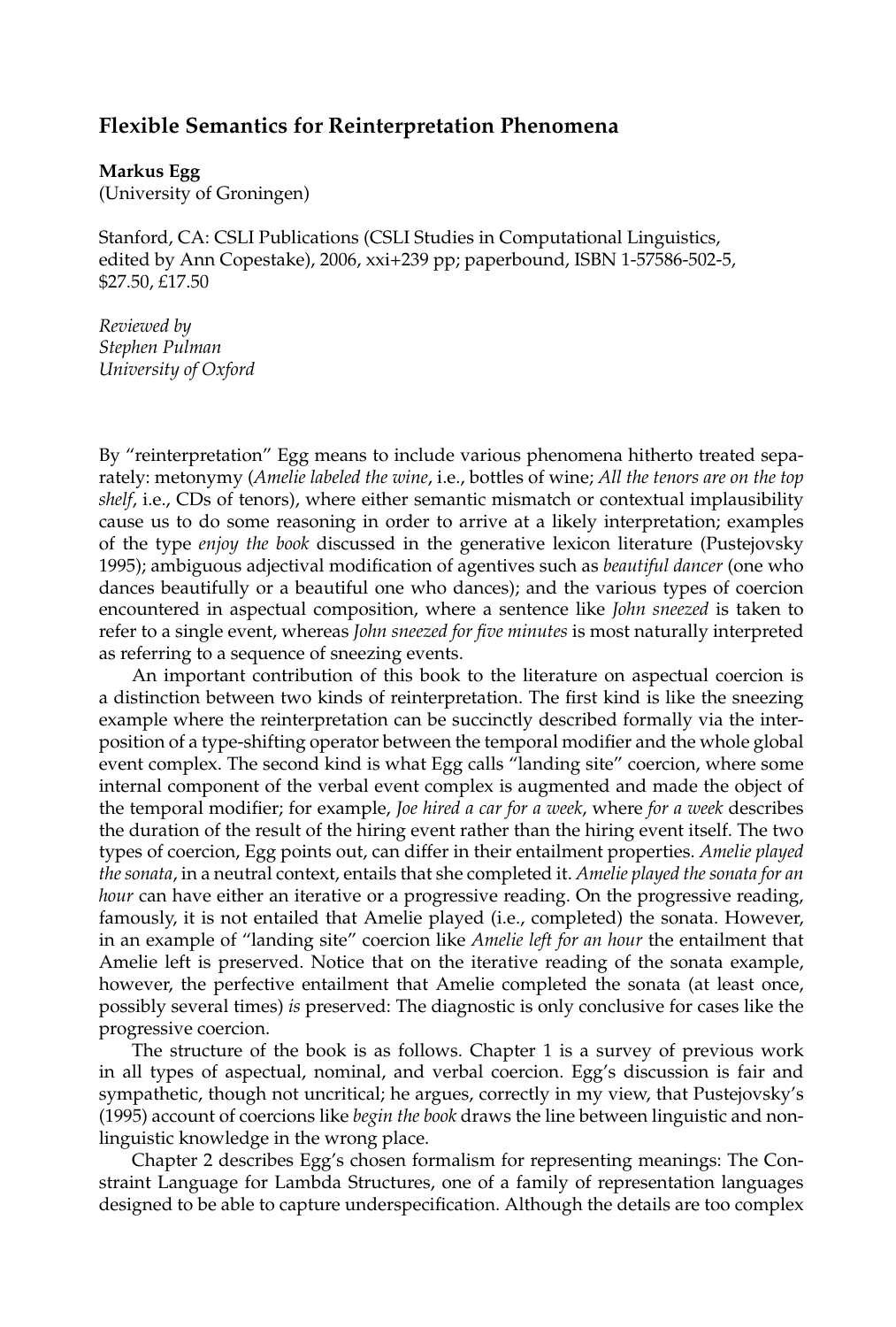to be included here, the basic idea is that lambda terms are represented in a directed graph notation, where nodes represent constants, variables, and operators, and edges represent structural relations such as dominance. Underspecified meaning representations are incomplete graphs, typically lacking one or more edges, but capable of being monotonically augmented to represent specific (sets of) meanings. For example, different resolutions of scope ambiguities can be represented by adding different dominance constraints between terms representing quantifiers. Egg's treatment of the range of reinterpretation phenomena that are discussed essentially extends this mechanism by allowing various extra-linguistic constraints to fill in for missing edges, their effect being to allow a connection between nodes that would otherwise be incompatible through type or sortal or contextual mismatches.

Chapters 3 and 4 are a detailed account of the mechanics of this process for most of the phenomena introduced and described informally in the earlier chapters. Getting a reasonably complete analysis of any linguistic phenomenon necessitates a few assumptions that are perhaps arguable, and these chapters are no exception, but the account given is detailed and clear enough that it would be perfectly possible to incorporate the main features in an actual implementation (with the usual caveats about the limited coverage of hand-crafted fragments), which is a good deal more than can be said for most published linguistic analyses.

In Chapter 5, Egg embarks on a preliminary sketch of a piece of "commonsense metaphysics." It is clear that one of the primary factors involved in aspectual coercion is a mismatch between temporal durations: We interpret *Joe sneezed for five minutes* as iterative because we know that the typical temporal duration of a sneeze is less than five minutes. Egg develops the beginnings of an account of the role of temporal duration in reinterpretation, arguing that predicates are associated with their typical durations, not in the lexicon, but as part of our knowledge of the world. Egg represents durations as sets of "temporal granularities" such as {minutes}, {hours}, and {0.1 sec}. Mismatch of durations corresponds to empty intersections of these granularities. Egg develops enough of a mechanism for it to be clear how this information could be integrated into his previous account of reinterpretation.

Egg also argues that the availability of an account of temporal duration eliminates the need for a separate aspectual category of punctuality, or the "point" class that Moens and Steedman (1988) added to Vendler's original taxonomy. If we can account for the coercion in *Joe sneezed for five minutes* simply in terms of duration mismatch, we do not need to talk about coercion of a point category into something else. I am less convinced of this in the general case, however. Several accounts of multiple aspectual coercion, such as that exemplified in Moens and Steedman's splendid example *It took me two days to play the "Minute Waltz" in less than sixty seconds for more than an hour* require a complex eventuality "play the Minute Waltz in less than sixty seconds" to be coerced to a point, and then that point to be coerced to an iteration "for more than an hour." It is implausible to assume that non-lexical predicates like this have a prior nonlinguistic association with characteristic temporal durations, and this would in any case suggest a different interpretation for such an example. In these cases at least, a punctual category of "point," in which any internal temporal structure is ignored, does seem to be required.

I enjoyed reading this book, and not just because it agreed with many of my own prejudices. It is clearly written, consistently fair-minded and interesting, and the analyses are detailed enough to be convincing. For those who, like me, still hope that one day the kind of fine-grained semantic analysis illustrated in this book will be capable of implementation on a large scale, there is much of value here.